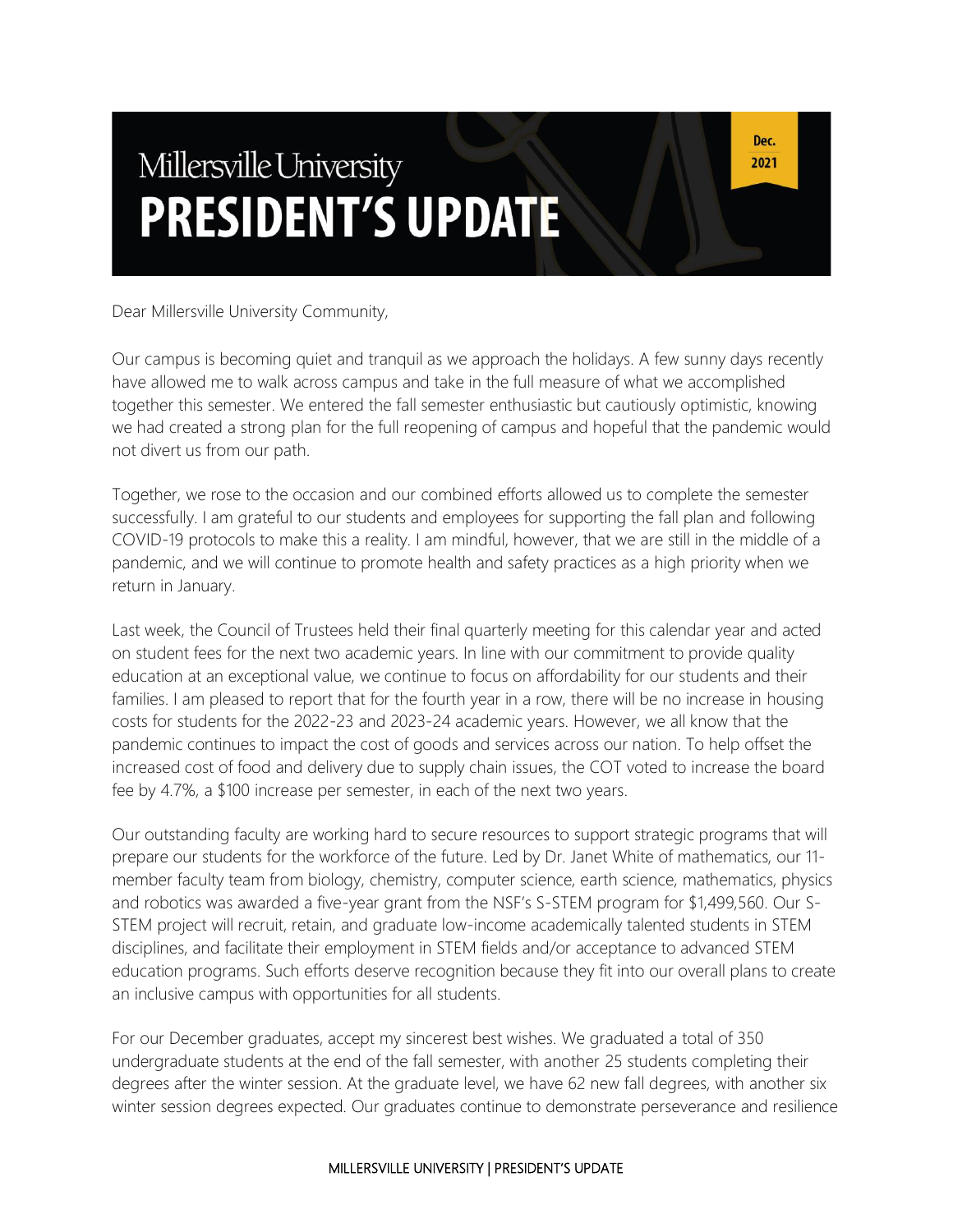in completing their studies during these challenging times. I look forward to celebrating with them and their family and friends at our May outdoor commencement.

Finally, as I conclude my last message of the calendar year, let me wish everyone in the Millersville family a very happy and healthy holiday season. You have performed beyond expectations this year and truly deserve the opportunity to rest and recharge over the break. Enjoy and cherish the time with loved ones. While we reflect on all the gifts and joys in our lives and our community, we also hope for a brighter new year. And in case you haven't seen it, please view this [video](https://www.youtube.com/watch?v=WddzGiawQZM&t=15s) produced by University Communications and Marketing Department for the holiday season and enjoy the articles below.

Happy holidays.

Daniel A. Wubah University President

# THE YEAR OF MENTORSHIP CONTINUES INTO 2022

2021 at Millersville University has been unofficially dubbed "The Year of Mentorship," which kicked off on campus this September with a mentorship fair, food trucks and more. This kickoff event introduced MU students to the many mentorship opportunities on campus, with their peers, faculty members, and even alumni and community members.

Our [Mentorship Office](https://www.millersville.edu/mentorship/index.php) is a centralized resource center for the Millersville University community, providing mentoring opportunities, guidance, support and recognition for Millersville mentoring relationships and programs. There are a variety of options for Millersville University students seeking the opportunity to connect with a mentor or serve as a peer mentor. There are numerous mentoring programs on campus – many of them in academic departments.

In addition, Millersville partners with Mentor Collective to connect students to mentoring resources. This program connects third-year students to alumni mentors and connects first-year students to second- and third-year peer mentors. The program has a great track record going into the New Year. There are currently over 600 matched mentors and mentees participating in the Mentor Collective program this year. During the fall semester there were over 1,400 reported conversations between mentors and mentees and nearly 6,000 reported text exchanges.

All of our mentoring programs seek to provide support for students as they navigate the college environment and work to set goals for their personal and professional life. The ultimate goal is to make sure all students who desire to have a mentor are connected with one and supported throughout college.

#### MILLERSVILLE UNIVERSITY | PRESIDENT'S UPDATE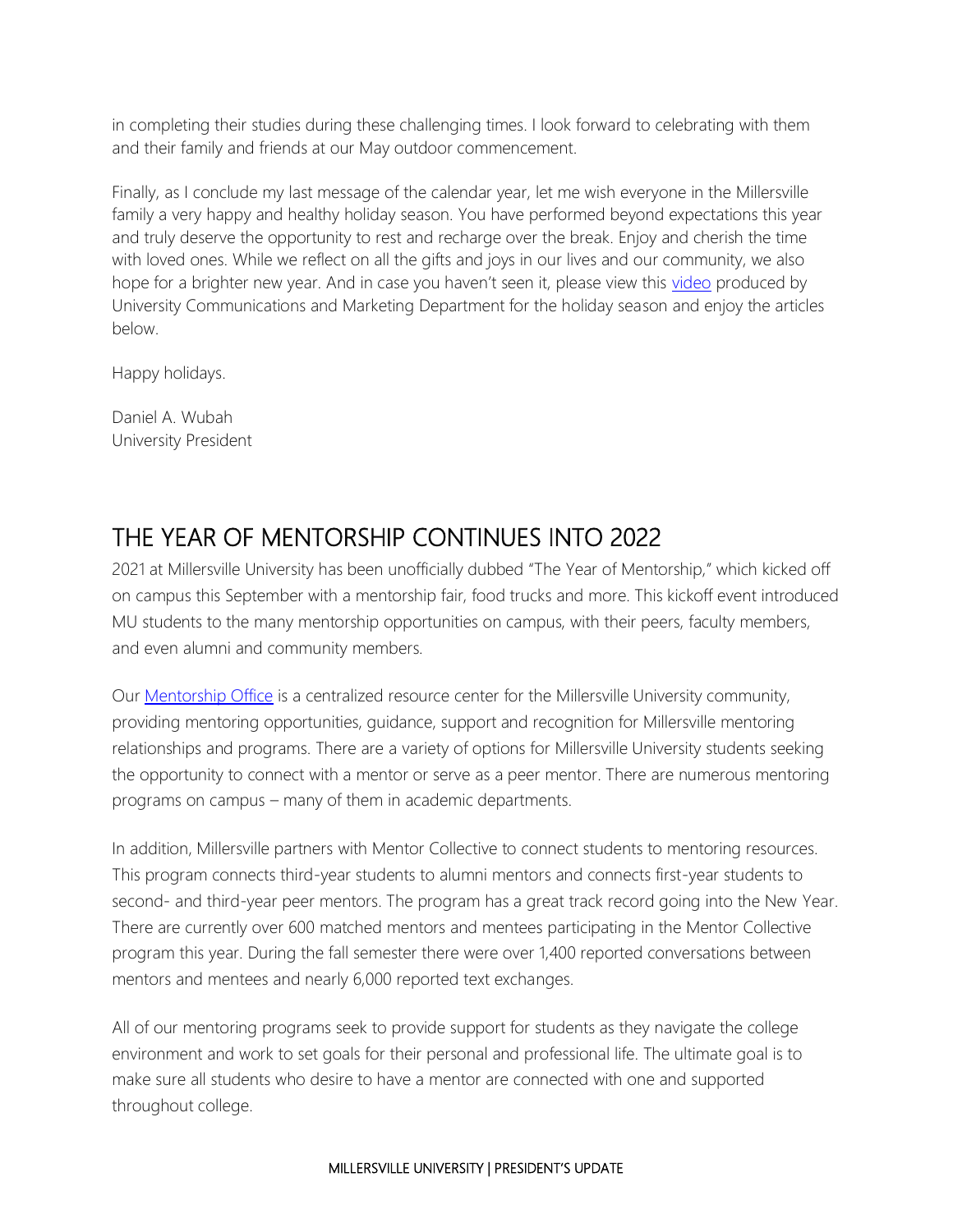Next up - [National Mentoring Month activities](https://www.millersville.edu/mentorship/mentorship-events.php) in January 2022.

### 'VILLE NOW OFFERS PRE-LAW

Students interested in careers in law now have multiple options thanks to recent changes within Millersville University's Department of Government, Policy and Law.

Formerly named the Department of Government and Political Affairs, the rebranded program added a 21-credit minor in pre-law for non-majors, an 18-credit concentration in pre-law for majors and a renewed curricular interest in the policy aspect of its courses.

Coleman Wheeler, a senior from York, Pennsylvania, was the first student to sign up for the pre-law concentration. He is majoring in government, policy and law, and along with the pre-law concentration and minoring in environmental hazards and emergency management.

"I decided during the fall of 2020 that I wanted to attend law school and switch my major from [environmental hazards and emergency management](https://www.millersville.edu/cdre/ehem-minor/) to government, politics and law," Wheeler explains. "It simply made sense to add the concentration in pre-law. Essentially, I joined the program because it aligns with my most intuitive interests and my future goals."

The pre-law concentration is primarily intended for majors who are interested in studying law, how the law intersects with politics, and/or students who are looking to work in law-related fields or continue their education at law school.

"To me, one of the attributes of the field of law that I find so attractive is its near-limitless versatility," Wheeler says. "I do not feel any pressure to determine the beginnings of my post-law school path because I know the number of potential paths are many."

"To be truly interested in law necessitates a great curiosity and thirst for understanding," Wheeler concludes, "Delving into these topics is difficult, but it yields wondrous fruit that helps those of us partaking in its study to understand the world and society around them."

For more information about the pre-law program at Millersville University, visit: <https://www.millersville.edu/programs/pre-law.php>

## BUILDING UPDATES

The University took advantage of winter break to demolish two obsolete structures, Luzerne House and the Huntingdon Annex. Prior to the demolition, the University continued its close partnership with Blue Rock Fire Rescue to provide essential training for volunteer firefighters.